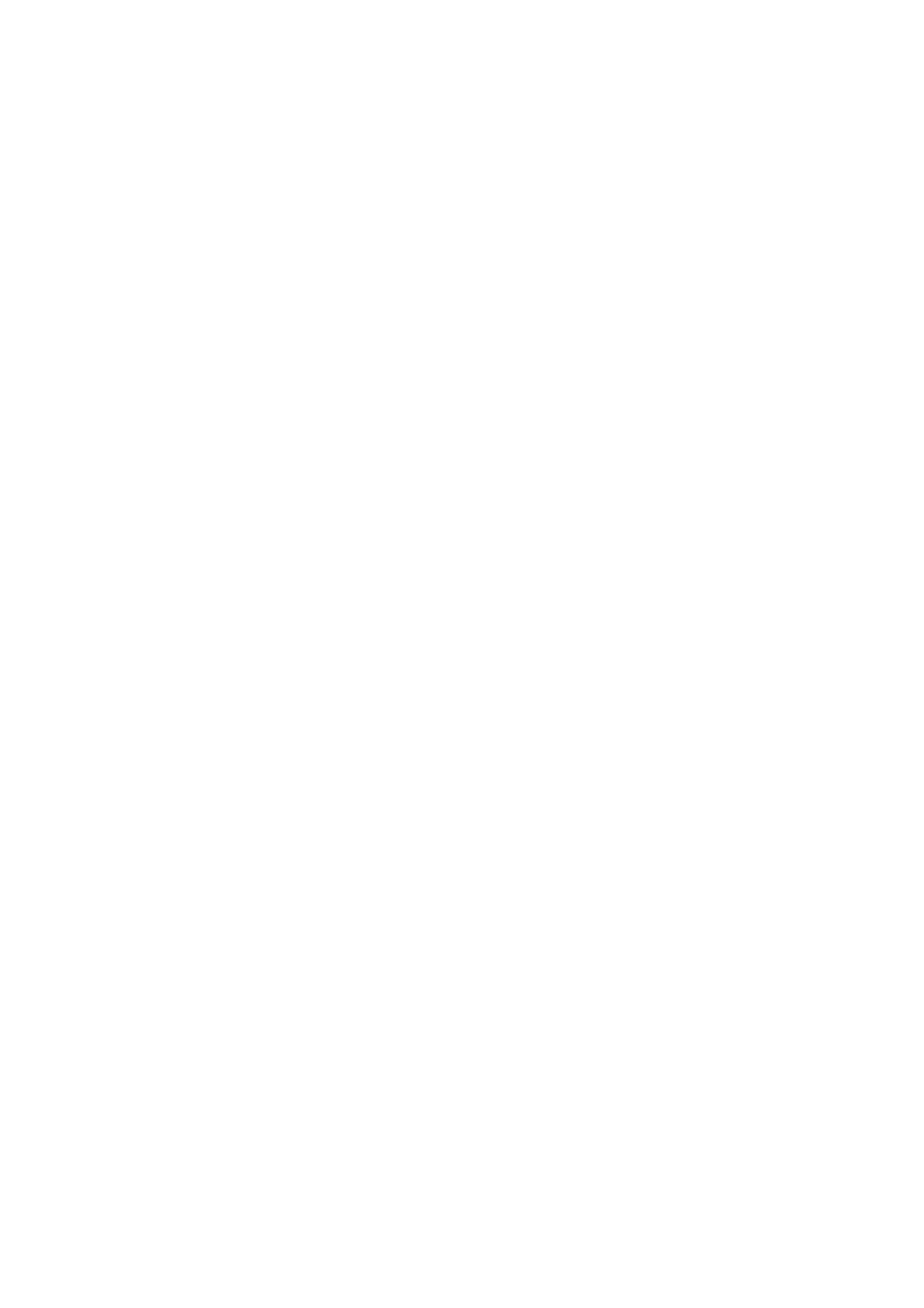#### **In the case of Karner v. Austria,**

The European Court of Human Rights (First Section), sitting as a Chamber composed of:

Mr C.L. ROZAKIS, *President*,

Mr P. LORENZEN,

Mr G. BONELLO,

Mrs N. VAJIĆ,

Mrs S. BOTOUCHAROVA,

Mr V. ZAGREBELSKY, *judges*,

Mr C. GRABENWARTER, ad hoc *judge*,

and Mr S. NIELSEN, *Deputy Section Registrar*,

Having deliberated in private on 7 November 2002 and 3 July 2003,

Delivers the following judgment, which was adopted on the last-mentioned date:

## **PROCEDURE**

1. The case originated in an application (no. 40016/98) against the Republic of Austria lodged with the European Commission of Human Rights ("the Commission") under former Article 25 of the Convention for the Protection of Human Rights and Fundamental Freedoms ("the Convention") by an Austrian national, Mr Siegmund Karner ("the applicant"), on 24 July 1997.

2. The applicant was represented by Lansky & Partner, a law firm in Vienna. The Austrian Government ("the Government") were represented by their Agent, Mr H. Winkler.

3. The applicant alleged, in particular, that the Supreme Court's decision not to recognise his right to succeed to a tenancy after the death of his companion amounted to discrimination on the ground of his sexual orientation in breach of Article 14 of the Convention taken in conjunction with Article 8.

4. The application was transmitted to the Court on 1 November 1998, when Protocol No. 11 to the Convention came into force (Article 5 § 2 of Protocol No. 11).

5. The application was allocated to the Third Section of the Court (Rule 52 § 1 of the Rules of Court).

6. By a decision of 11 September 2001 the Chamber declared the application partly admissible.

7. On 1 November 2001 the Court changed the composition of its Sections (Rule 25 § 1). This case was assigned to the newly composed First Section (Rule 52 § 1). Within that Section, the Chamber that would consider the case (Article 27 § 1 of the Convention) was constituted as provided in Rule 26 § 1.

8. On 7 December 2001 the President of the Chamber granted ILGA-Europe (The European Region of the International Lesbian and Gay Association), Liberty and Stonewall leave to intervene as third parties (Article 36 § 2 of the Convention and Rule 61 § 3). The third parties were represented by Mr R. Wintemute.

9. The applicant and the Government each filed observations on the merits (Rule 59 § 1).

## THE FACTS

## I. THE CIRCUMSTANCES OF THE CASE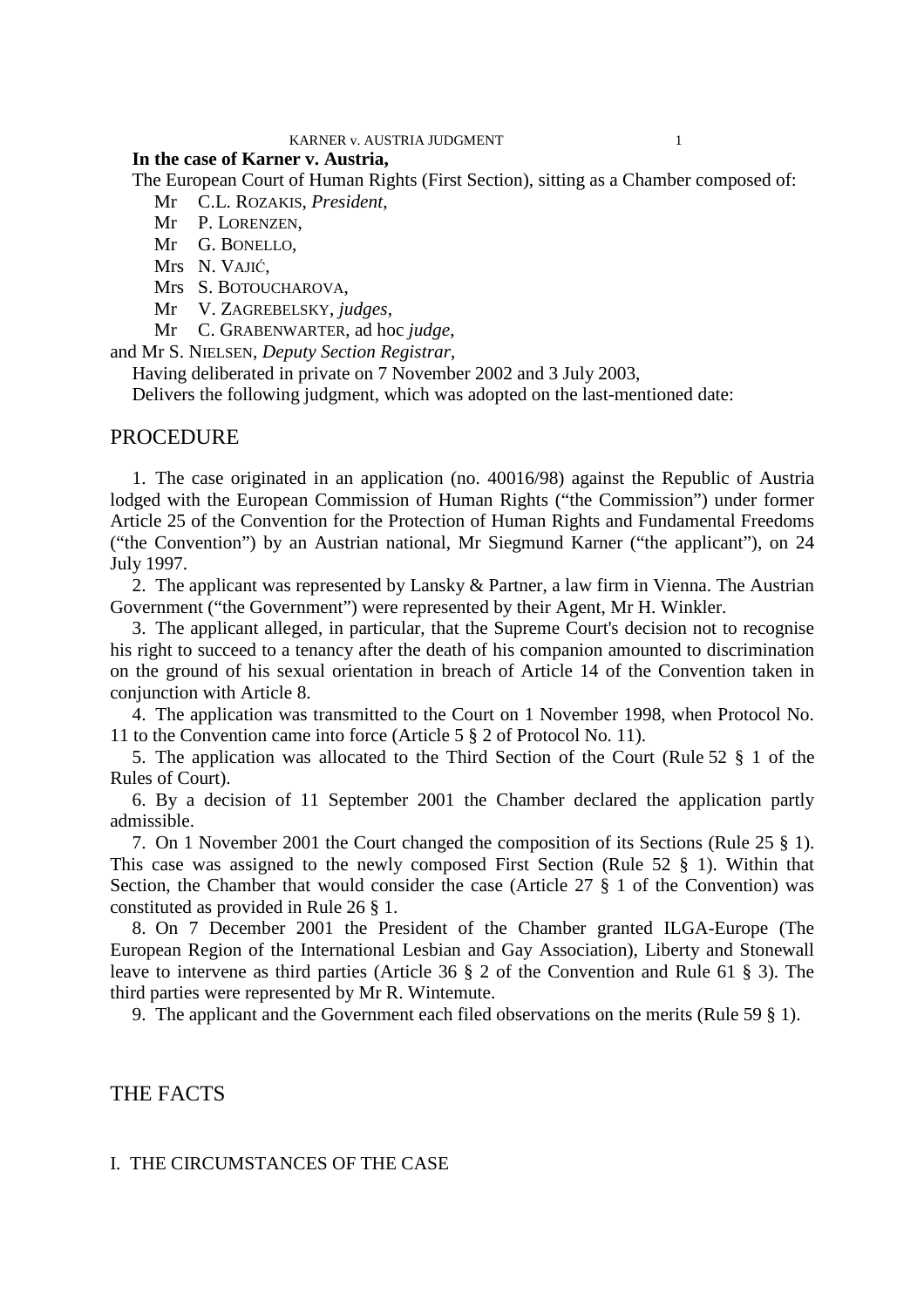10. The applicant was born in 1955 and lived in Vienna.

11. From 1989 the applicant lived with Mr W., with whom he had a homosexual relationship, in a flat in Vienna, which the latter had rented a year earlier. They shared the expenses on the flat.

12. In 1991 Mr W. discovered that he was infected with the Aids virus. His relationship with the applicant continued. In 1993, when Mr W. developed Aids, the applicant nursed him. In 1994 Mr W. died after designating the applicant as his heir.

13. In 1995 the landlord of the flat brought proceedings against the applicant for termination of the tenancy. On 6 January 1996 the Favoriten District Court (*Bezirksgericht*) dismissed the action. It considered that section 14(3) of the Rent Act (*Mietrechtsgesetz*), which provided that family members had a right to succeed to a tenancy, was also applicable to a homosexual relationship.

14. On 30 April 1996 the Vienna Regional Civil Court (*Landesgericht für Zivilrechtssachen*) dismissed the landlord's appeal. It found that section 14(3) of the Rent Act was intended to protect persons who had lived together for a long time without being married against sudden homelessness. It applied to homosexuals as well as to persons of opposite sex.

15. On 5 December 1996 the Supreme Court (*Oberster Gerichtshof*) granted the landlord's appeal, quashed the lower court's decision and terminated the lease. It found that the notion of "life companion" (*Lebensgefährte*) in section 14(3) of the Rent Act was to be interpreted as at the time it was enacted, and the legislature's intention in 1974 was not to include persons of the same sex.

16. On 26 September 2000 the applicant died.

17. On 11 November 2001 the applicant's lawyer informed the Court of the applicant's death and that his mother had waived her right to succeed to the estate. He asked the Court not to strike the application out of its list before the public notary handling the applicant's estate had traced other heirs.

18. On 10 April 2002 the applicant's lawyer informed the Court that the public notary had instigated enquiries in order to trace previously unknown heirs who might wish to succeed to the estate.

## II. RELEVANT DOMESTIC LAW

#### 19. Section 14 of the Rent Act (*Mietrechtsgesetz*) reads as follows:

"Right to a tenancy in the event of death

(1) The death of the landlord or a tenant shall not terminate a tenancy.

(2) On the death of the main tenant of a flat, the persons designated in subsection (3) as being entitled to succeed to the tenancy shall do so, to the exclusion of other persons entitled to succeed to the estate, unless they have notified the landlord within fourteen days of the main tenant's death that they do not wish to continue the tenancy. On succeeding to the tenancy, the new tenants shall assume liability for the rent and any obligations that arose during the tenancy of the deceased main tenant. If more than one person is entitled to succeed, they shall succeed jointly to the tenancy and become jointly and severally liable.

(3) The following shall be entitled to succeed to the tenancy for the purposes of subsection (2): a spouse, a life companion, relatives in the direct line including adopted children, and siblings of the former tenant, in so far as such persons have a pressing need for accommodation and have already lived in the accommodation with the tenant as members of the same household. For the purposes of this provision, 'life companion' shall mean a person who has lived in the flat with the former tenant until the latter's death for at least three years, sharing a household on an economic footing like that of a marriage; a life companion shall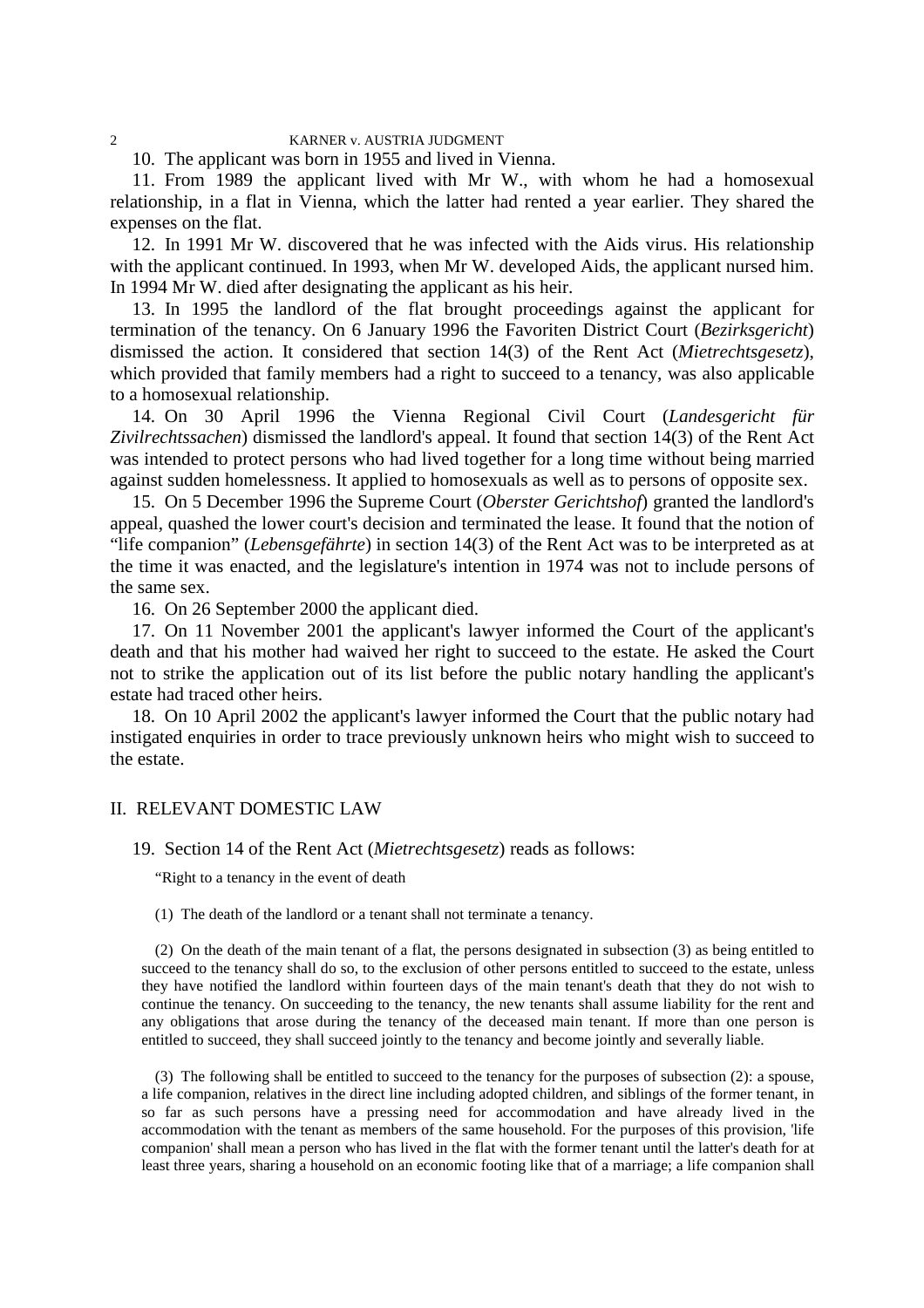be deemed to have lived in the flat for three years if he or she moved into the flat together with the former tenant at the outset."

## THE LAW

#### I. JURISDICTION OF THE COURT

20. The Government requested that the application be struck out of the list of cases in accordance with Article 37 § 1 of the Convention, since the applicant had died and there were no heirs who wished to pursue the application.

21. The applicant's counsel emphasised that the case involved an important issue of Austrian law and that respect for human rights required its continued examination, in accordance with Article 37 § 1 *in fine*. Article 37 § 1 of the Convention reads as follows:

"1. The Court may at any stage of the proceedings decide to strike an application out of its list of cases where the circumstances lead to the conclusion that

- (a) the applicant does not intend to pursue his application; or
- (b) the matter has been resolved; or

(c) for any other reason established by the Court, it is no longer justified to continue the examination of the application.

However, the Court shall continue the examination of the application if respect for human rights as defined in the Convention and the Protocols thereto so requires.

22. The Court notes that in a number of cases in which an applicant died in the course of the proceedings it has taken into account the statements of the applicant's heirs or of close family members expressing the wish to pursue the proceedings before the Court (see, among other authorities, *Deweer v. Belgium*, judgment of 27 February 1980, Series A no. 35, pp. 19-20, §§ 37-38; *X v. the United Kingdom*, judgment of 5 November 1981, Series A no. 46, p. 15, § 32; *Vocaturo v. Italy*, judgment of 24 May 1991, Series A no. 206-C, p. 29, § 2; *G. v. Italy*, judgment of 27 February 1992, Series A no. 228-F, p. 65, § 2; *Pandolfelli and Palumbo v. Italy*, judgment of 27 February 1992, Series A no. 231-B, p. 16, § 2; *X v. France*, judgment of 31 March 1992, Series A no. 234-C, p. 89, § 26; and *Raimondo v. Italy*, judgment of 22 February 1994, Series A no. 281-A, p. 8, § 2).

23. On the other hand, it has been the Court's practice to strike applications out of the list of cases in the absence of any heir or close relative who has expressed the wish to pursue an application (see *Scherer v. Switzerland*, judgment of 25 March 1994, Series A no 287, pp. 14- 15, § 31; *Öhlinger v. Austria*, no. 21444/93, Commission's report of 14 January 1997, § 15, unreported; *Malhous v. the Czech Republic* (dec.) [GC], no. 33071/96, ECHR 2000-XII). Thus, the Court has to determine whether the application in the present case should also be struck out of the list. In formulating an appropriate answer to this question, the object and purpose of the Convention system as such must be taken into account.

24. The Court reiterates that, while Article 33 (former Article 24) of the Convention allows each Contracting State to refer to the Court (Commission) "any alleged breach" of the Convention by another Contracting State, a person, non-governmental organisation or group of individuals must, in order to be able to lodge a petition in pursuance of Article 34 (former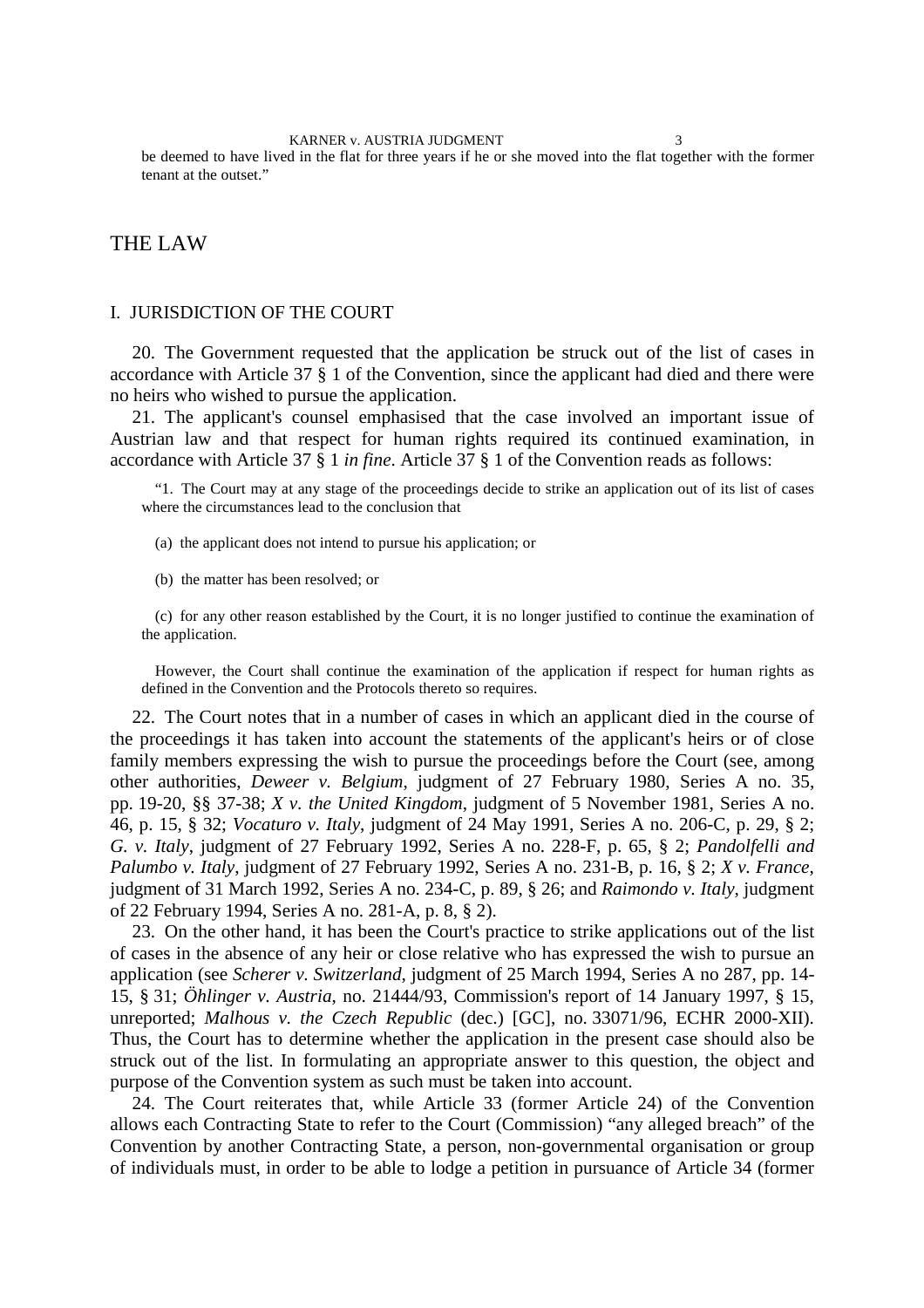Article 25), claim "to be the victim of a violation ... of the rights set forth in the Convention or the Protocols thereto". Thus, in contrast to the position under Article 33 – where, subject to the other conditions laid down, the general interest attaching to the observance of the Convention renders admissible an inter-State application – Article 34 requires that an individual applicant should claim to have been actually affected by the violation he alleges (see *Ireland v. the United Kingdom*, judgment of 18 January 1978, Series A no. 25, pp. 90-91, §§ 239-40, and *Klass and Others v. Germany*, judgment of 6 September 1978, Series A no. 28, pp. 17-18, § 33). Article 34 does not institute for individuals a kind of *actio popularis* for the interpretation of the Convention; it does not permit individuals to complain against a law *in abstracto* simply because they feel that it contravenes the Convention (see *Norris v. Ireland*, judgment of 26 October 1988, Series A no. 142, pp. 15-16, § 31, and *Sanles Sanles v. Spain* (dec.), no. 48335/99, ECHR 2000-XI).

25. While under Article 34 of the Convention the existence of a "victim of a violation", that is to say, an individual applicant who is personally affected by an alleged violation of a Convention right, is indispensable for putting the protection mechanism of the Convention into motion, this criterion cannot be applied in a rigid, mechanical and inflexible way throughout the whole proceedings. As a rule, and in particular in cases which primarily involve pecuniary, and, for this reason, transferable claims, the existence of other persons to whom that claim is transferred is an important criterion, but cannot be the only one. As the Court pointed out in *Malhous* (decision cited above), human rights cases before the Court generally also have a moral dimension, which must be taken into account when considering whether the examination of an application after the applicant's death should be continued. All the more so if the main issue raised by the case transcends the person and the interests of the applicant.

26. The Court has repeatedly stated that its "judgments in fact serve not only to decide those cases brought before the Court but, more generally, to elucidate, safeguard and develop the rules instituted by the Convention, thereby contributing to the observance by the States of the engagements undertaken by them as Contracting Parties" (see *Ireland v. the United Kingdom*, cited above, p. 62, § 154, and *Guzzardi v. Italy*, judgment of 6 November 1980, Series A no. 39, p. 31, § 86). Although the primary purpose of the Convention system is to provide individual relief, its mission is also to determine issues on public-policy grounds in the common interest, thereby raising the general standards of protection of human rights and extending human rights jurisprudence throughout the community of Convention States.

27. The Court considers that the subject matter of the present application – the difference in treatment of homosexuals as regards succession to tenancies under Austrian law – involves an important question of general interest not only for Austria but also for other States Parties to the Convention. In this connection the Court refers to the submissions made by ILGA-Europe, Liberty and Stonewall, whose intervention in the proceedings as third parties was authorised as it highlights the general importance of the issue. Thus, the continued examination of the present application would contribute to elucidate, safeguard and develop the standards of protection under the Convention.

28. In these particular circumstances, the Court finds that respect for human rights as defined in the Convention and the Protocols thereto requires a continuation of the examination of the case (Article 37 § 1 *in fine* of the Convention) and accordingly rejects the Government's request for the application to be struck out of its list.

## II. ALLEGED VIOLATION OF ARTICLE 14 OF THE CONVENTION TAKEN IN CONJUNCTION WITH ARTICLE 8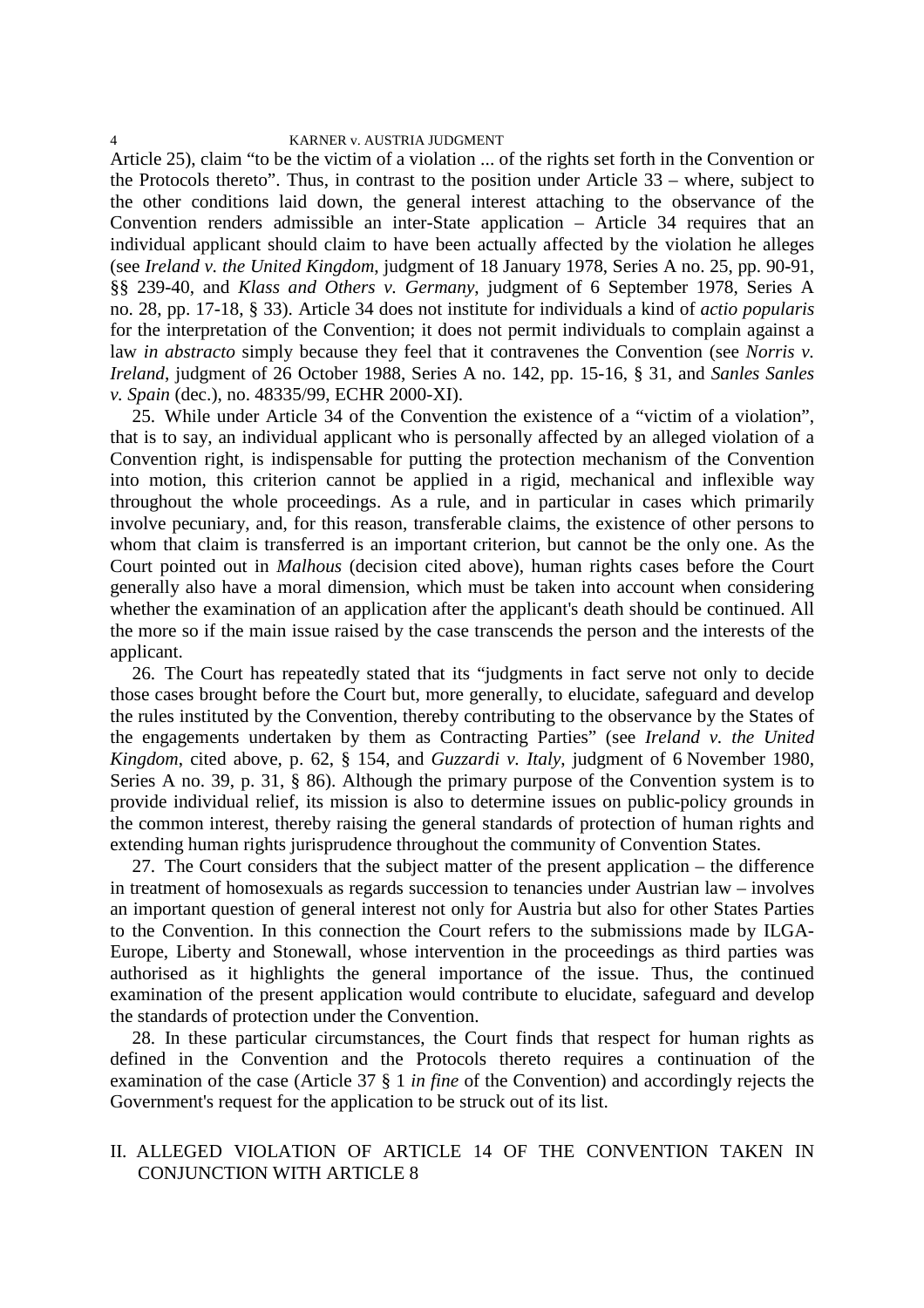29. The applicant claimed to have been a victim of discrimination on the ground of his sexual orientation in that the Supreme Court, in its decision of 5 December 1996, had denied him the status of "life companion" of the late Mr W. within the meaning of section 14 of the Rent Act, thereby preventing him from succeeding to Mr W.'s tenancy. He relied on Article 14 of the Convention taken in conjunction with Article 8, which provide as follows:

#### **Article 14**

"The enjoyment of the rights and freedoms set forth in [the] Convention shall be secured without discrimination on any ground such as sex, race, colour, language, religion, political or other opinion, national or social origin, association with a national minority, property, birth or other status."

#### **Article 8**

"1. Everyone has the right to respect for his private and family life [and] his home ...

2. There shall be no interference by a public authority with the exercise of this right except such as is in accordance with the law and is necessary in a democratic society in the interests of national security, public safety or the economic well-being of the country, for the prevention of disorder or crime, for the protection of health or morals, or for the protection of the rights and freedoms of others."

### **A. Applicability of Article 14**

30. The applicant submitted that the subject matter fell within the scope of Article 8 § 1 as regards the elements of private life, family life and home.

31. The Government, referring to *Röösli v. Germany* (no. 28318/95, Commission decision of 15 May 1996, Decisions and Reports 85-A, p. 149), submitted that the subject matter of the present case did not come within the ambit of Article 8 § 1 as regards the elements of "private and family life". The issue whether it came within the ambit of the "home" element could be left open because, in any event, there had been no breach of Article 14 of the Convention taken in conjunction with Article 8.

32. The Court reiterates that Article 14 complements the other substantive provisions of the Convention and its Protocols. It has no independent existence, since it has effect solely in relation to the "rights and freedoms" safeguarded by those provisions. Although the application of Article 14 does not presuppose a breach of one or more of such provisions, and to this extent it is autonomous, there can be no room for its application unless the facts of the case fall within the ambit of one or more of the latter (see *Petrovic v. Austria*, judgment of 27 March 1998, *Reports of Judgments and Decisions* 1998-II, p. 585, § 22).

33. The Court has to consider whether the subject matter of the present case falls within the ambit of Article 8. The Court does not find it necessary to determine the notions of "private life" or "family life" because, in any event, the applicant's complaint relates to the manner in which the alleged difference in treatment adversely affected the enjoyment of his right to respect for his home guaranteed under Article 8 of the Convention (see *Larkos v. Cyprus* [GC], no. 29515/95, § 28, ECHR 1999-I). The applicant had been living in the flat that had been let to Mr W. and if it had not been for his sex, or rather, sexual orientation, he could have been accepted as a life companion entitled to succeed to the lease, in accordance with section 14 of the Rent Act.

Therefore, Article 14 of the Convention applies.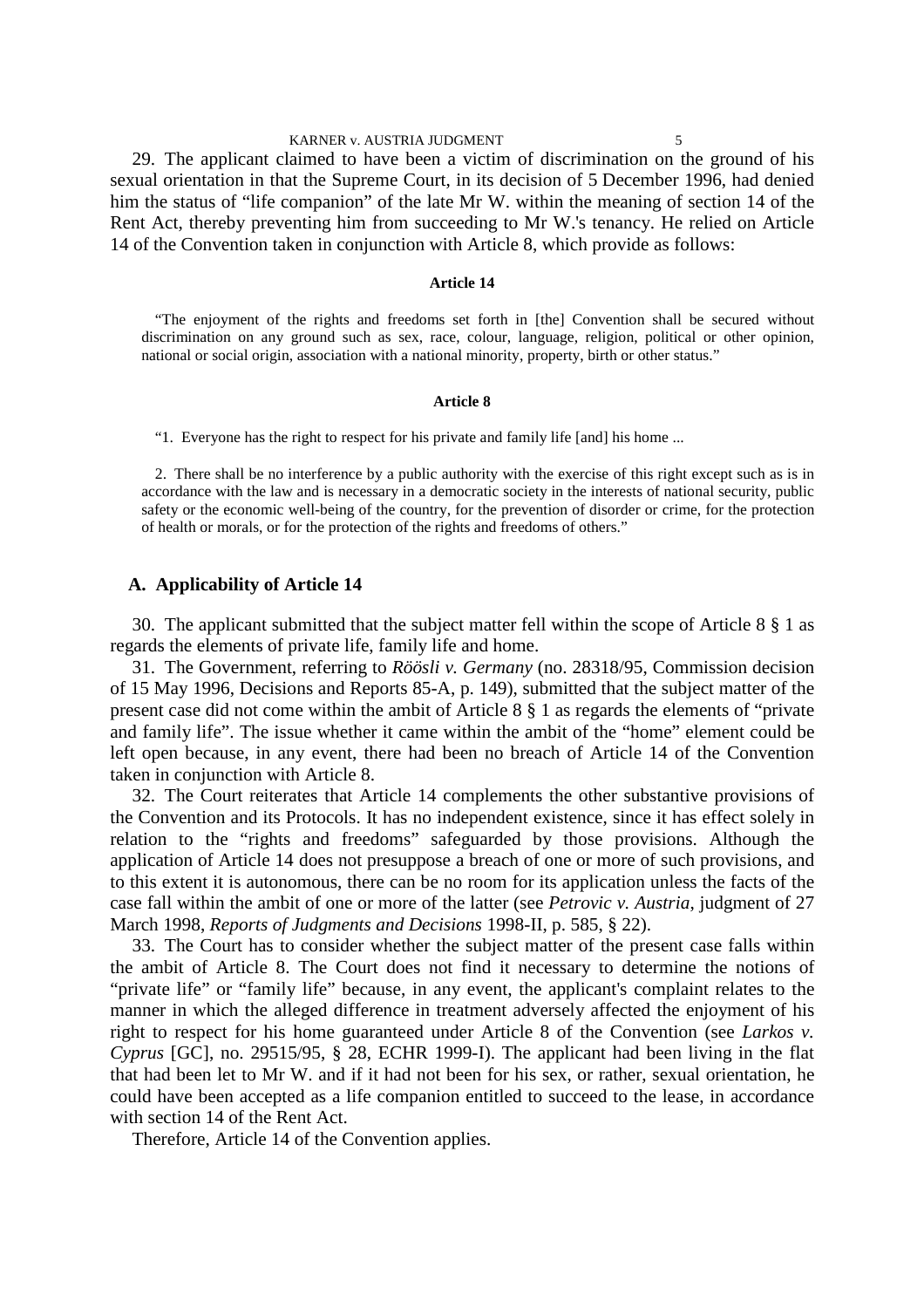## 6 KARNER v. AUSTRIA JUDGMENT **B. Compliance with Article 14 taken in conjunction with Article 8**

34. The applicant submitted that section 14 of the Rent Act aimed to provide surviving cohabitants with social and financial protection from homelessness but did not pursue any family- or social-policy aims. That being so, there was no justification for the difference in treatment of homosexual and heterosexual partners. Accordingly, he had been the victim of discrimination on the ground of his sexual orientation.

35. The Government accepted that in respect of succession to the tenancy the applicant had been treated differently on the ground of his sexual orientation. They maintained that that difference in treatment had an objective and reasonable justification, as the aim of the relevant provision of the Rent Act had been the protection of the traditional family.

36. ILGA-Europe, Liberty and Stonewall submitted as third-party interveners that a strong justification was required when the ground for a distinction was sex or sexual orientation. They pointed out that a growing number of national courts in European and other democratic societies required equal treatment of unmarried different-sex partners and unmarried same-sex partners, and that that view was supported by recommendations and legislation of European institutions, such as Protocol No. 12 to the Convention, recommendations by the Parliamentary Assembly of the Council of Europe (Recommendations 1470 (2000) and 1474 (2000)), the European Parliament (Resolution on equal rights for homosexuals and lesbians in the EC, OJ C 61, 28 February 1994, p. 40; Resolution on respect for human rights in the European Union 1998-1999, A5-0050/00, § 57, 16 March 2000) and the Council of the European Union (Directive 2000/78/EC, OJ L 303/16, 27 November 2000).

37. The Court reiterates that, for the purposes of Article 14, a difference in treatment is discriminatory if it has no objective and reasonable justification, that is, if it does not pursue a legitimate aim or if there is not a reasonable relationship of proportionality between the means employed and the aim sought to be realised (see *Petrovic*, cited above, p. 586, § 30). Furthermore, very weighty reasons would have to be put forward before the Court could regard a difference in treatment based exclusively on the ground of sex as compatible with the Convention (see *Burghartz v. Switzerland,* judgment of 22 February 1994, Series A no. 280- B, p. 29, § 27; *Karlheinz Schmidt v. Germany*, judgment of 18 July 1994, Series A no. 291-B, pp. 32-33, § 24; *Salgueiro da Silva Mouta v. Portugal*, no. 33290/96, § 29, ECHR 1999-IX; *Smith and Grady v. the United Kingdom*, nos. 33985/96 and 33986/96, § 94, ECHR 1999-VI; *Fretté v. France*, no. 36515/97, §§ 34 and 40, ECHR 2002-I; and *S.L. v. Austria*, no. 45330/99, § 36, ECHR 2003-I). Just like differences based on sex, differences based on sexual orientation require particularly serious reasons by way of justification (see *Smith and Grady*, cited above, § 90, and *S.L. v. Austria*, cited above, § 37).

38. In the present case, after Mr W.'s death, the applicant sought to avail himself of the right under section 14(3) of the Rent Act, which he asserted entitled him as a surviving partner to succeed to the tenancy. The court of first instance dismissed an action by the landlord for termination of the tenancy and the Vienna Regional Court dismissed the appeal. It found that the provision in issue protected persons who had been living together for a long time without being married against sudden homelessness and applied to homosexuals as well as to heterosexuals.

39. The Supreme Court, which ultimately granted the landlord's action for termination of the tenancy, did not argue that there were important reasons for restricting the right to succeed to a tenancy to heterosexual couples. It stated instead that it had not been the intention of the legislature when enacting section 14(3) of the Rent Act in 1974 to include protection for couples of the same sex. The Government now submit that the aim of the provision in issue was the protection of the traditional family unit.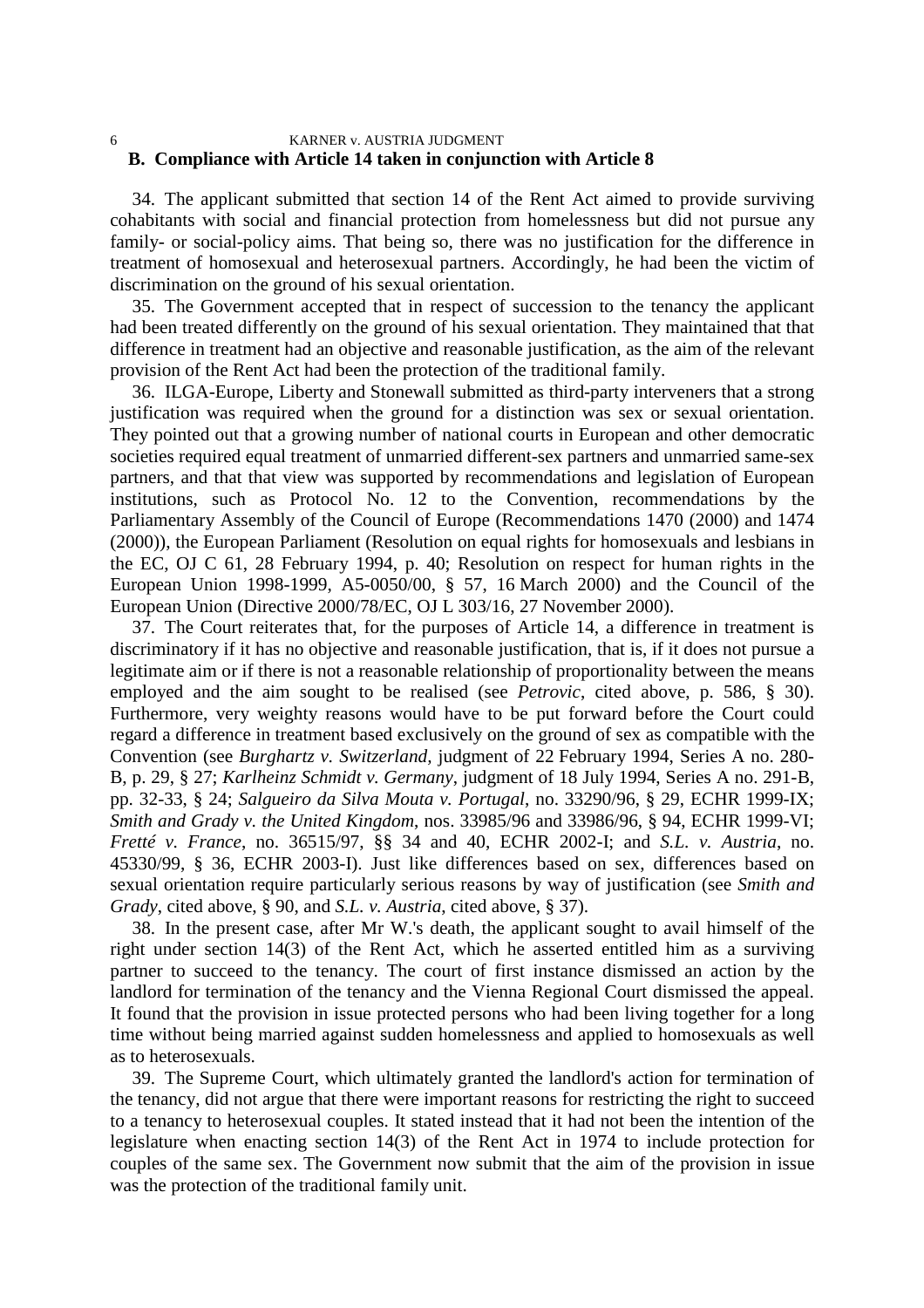40. The Court can accept that protection of the family in the traditional sense is, in principle, a weighty and legitimate reason which might justify a difference in treatment (see *Mata Estevez v. Spain* (dec.), no. 56501/00, ECHR 2001-VI, with further references). It remains to be ascertained whether, in the circumstances of the case, the principle of proportionality has been respected.

41. The aim of protecting the family in the traditional sense is rather abstract and a broad variety of concrete measures may be used to implement it. In cases in which the margin of appreciation afforded to States is narrow, as is the position where there is a difference in treatment based on sex or sexual orientation, the principle of proportionality does not merely require that the measure chosen is in principle suited for realising the aim sought. It must also be shown that it was necessary in order to achieve that aim to exclude certain categories of people – in this instance persons living in a homosexual relationship – from the scope of application of section 14 of the Rent Act. The Court cannot see that the Government have advanced any arguments that would allow such a conclusion.

42. Accordingly, the Court finds that the Government have not offered convincing and weighty reasons justifying the narrow interpretation of section 14(3) of the Rent Act that prevented a surviving partner of a couple of the same sex from relying on that provision.

43. Thus, there has been a violation of Article 14 of the Convention taken in conjunction with Article 8.

#### III. APPLICATION OF ARTICLE 41 OF THE CONVENTION

#### 44. Article 41 of the Convention provides:

"If the Court finds that there has been a violation of the Convention or the Protocols thereto, and if the internal law of the High Contracting Party concerned allows only partial reparation to be made, the Court shall, if necessary, afford just satisfaction to the injured party."

## **A. Damage**

45. The applicant's lawyer claimed 7,267 euros (EUR) as compensation for pecuniary damage caused by the applicant's having to return the flat, which he had renovated, have recourse to an estate agent and renovate a new flat. He also claimed EUR 7,267 for nonpecuniary damage due to the anxiety suffered by the applicant.

46. The Government argued that the claim for pecuniary damage was not supported by any receipts. As to the claim for non-pecuniary damage, it had only been made after the applicant's death. In the absence of any injury to any heirs, it was unnecessary to determine whether such a claim could form part of the applicant's estate.

47. The Court considers that in the absence of an injured party no award can be made under Article 41 of the Convention as regards the claims for pecuniary and non-pecuniary damage. Accordingly, the Court rejects these claims.

#### **B. Costs and expenses**

48. The applicant's lawyer claimed EUR 13,027.75 for costs and expenses incurred in the Convention proceedings.

49. The Government considered this request to be excessive and that any award under that head should not exceed EUR 1,453.46.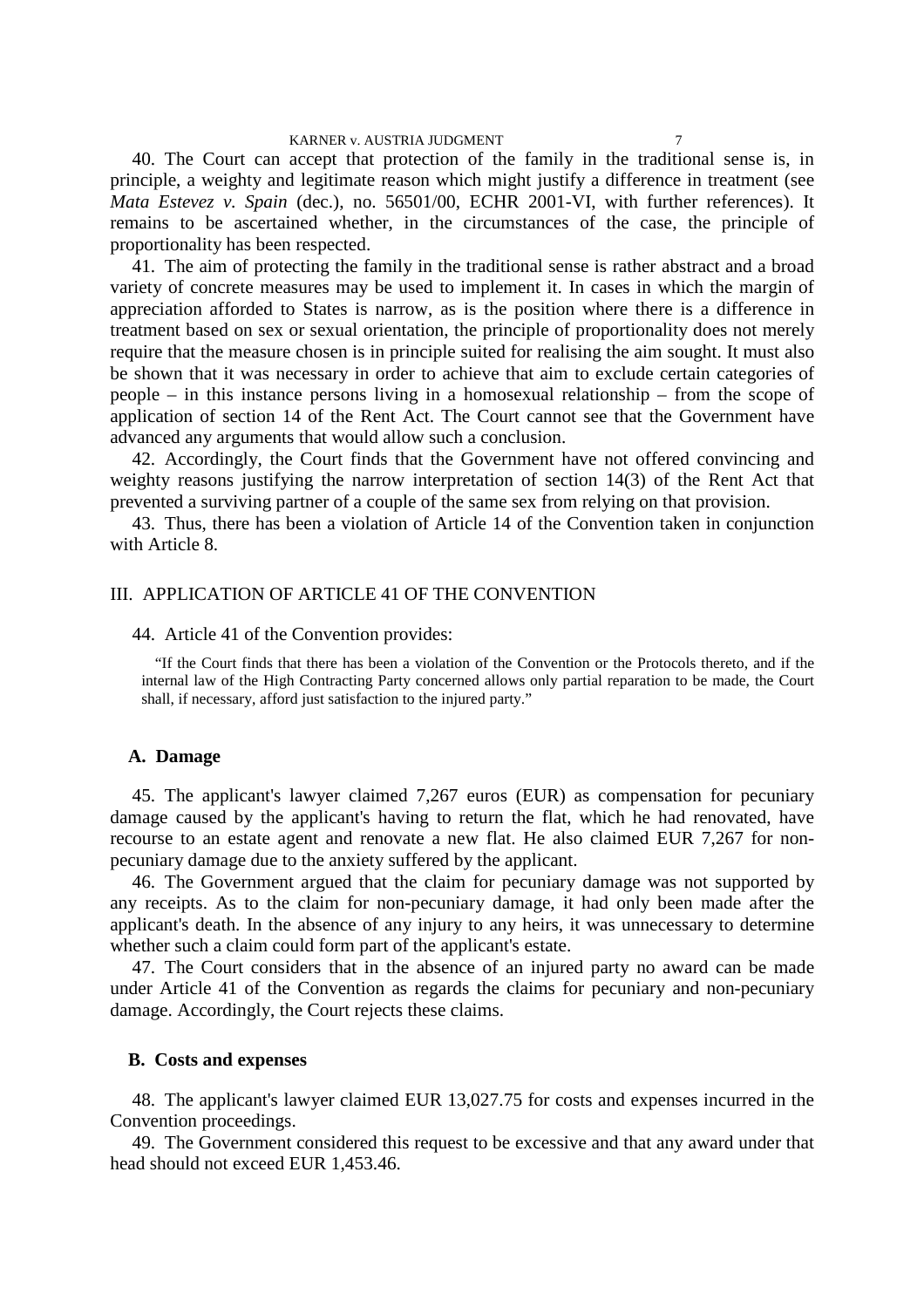50. The Court, making an assessment on an equitable basis, decides that EUR 5,000 shall be paid to the applicant's estate in respect of costs and expenses, plus any tax that may be chargeable.

## **C. Default interest**

51. The Court considers it appropriate that the default interest should be based on the marginal lending rate of the European Central Bank, to which should be added three percentage points.

## FOR THESE REASONS, THE COURT

- 1. *Rejects* by six votes to one the Government's request that the application be struck out of the list of cases;
- 2. *Holds* by six votes to one that there has been a violation of Article 14 of the Convention taken in conjunction with Article 8;
- 3. *Holds* by six votes to one
- (a) that the respondent State is to pay the applicant's estate, within three months from the date on which the judgment becomes final according to Article 44 § 2 of the Convention, EUR 5,000 (five thousand euros) in respect of costs and expenses, plus any tax that may be chargeable;
- (b) that from the expiry of the above-mentioned three months until settlement simple interest shall be payable on the above amounts at a rate equal to the marginal lending rate of the European Central Bank during the default period plus three percentage points*.*
- 4. *Dismisses* unanimously the remainder of the claims for just satisfaction.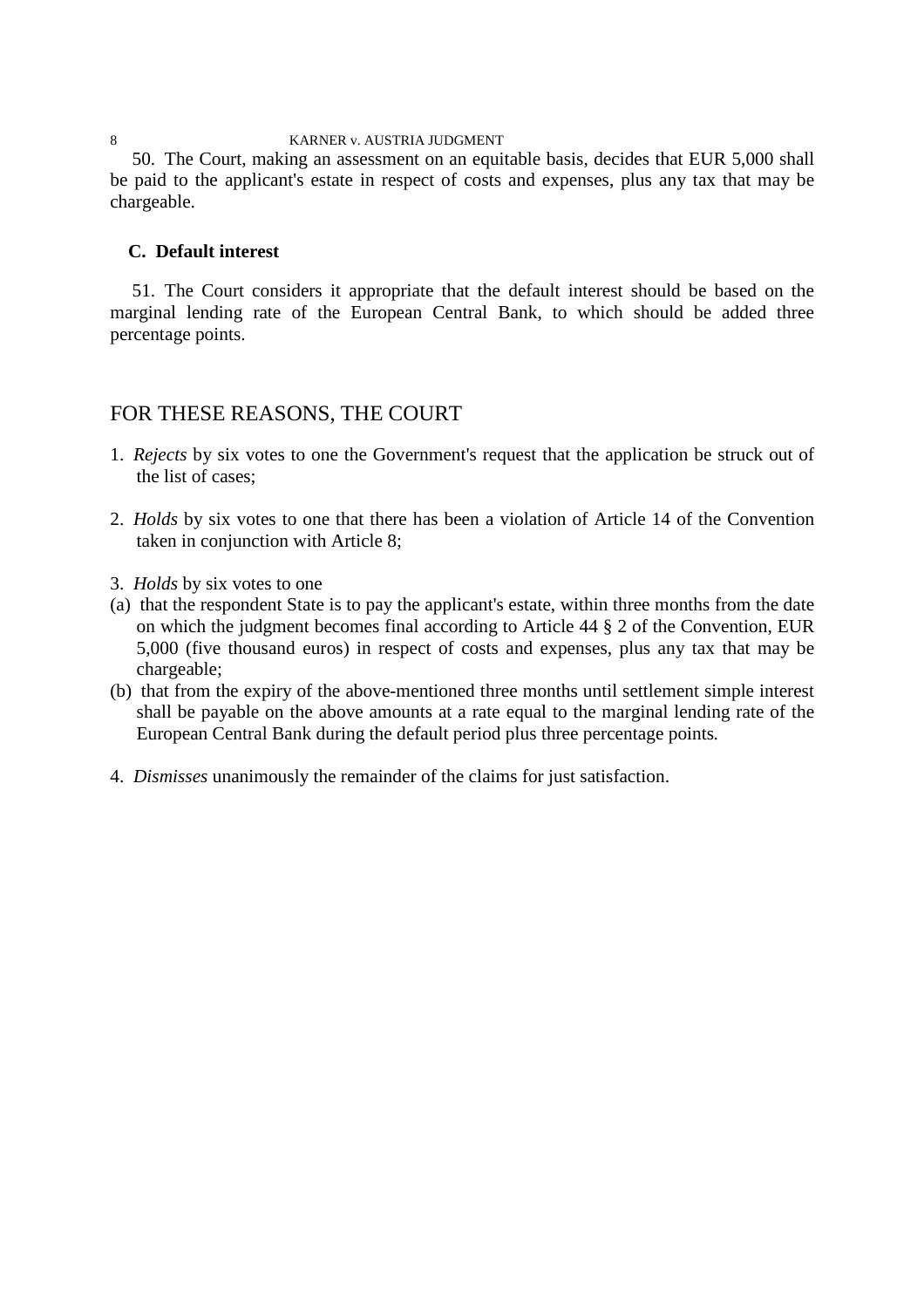Done in English, and notified in writing on 24 July 2003, pursuant to Rule 77 §§ 2 and 3 of the Rules of Court.

Deputy Registrar

Søren NIELSEN Christos ROZAKIS<br>Deputy Registrar President President

In accordance with Article 45 § 2 of the Convention and Rule 74 § 2 of the Rules of Court, the dissenting opinion of Mr Grabenwarter is annexed to this judgment.

> C.L.R. S.N.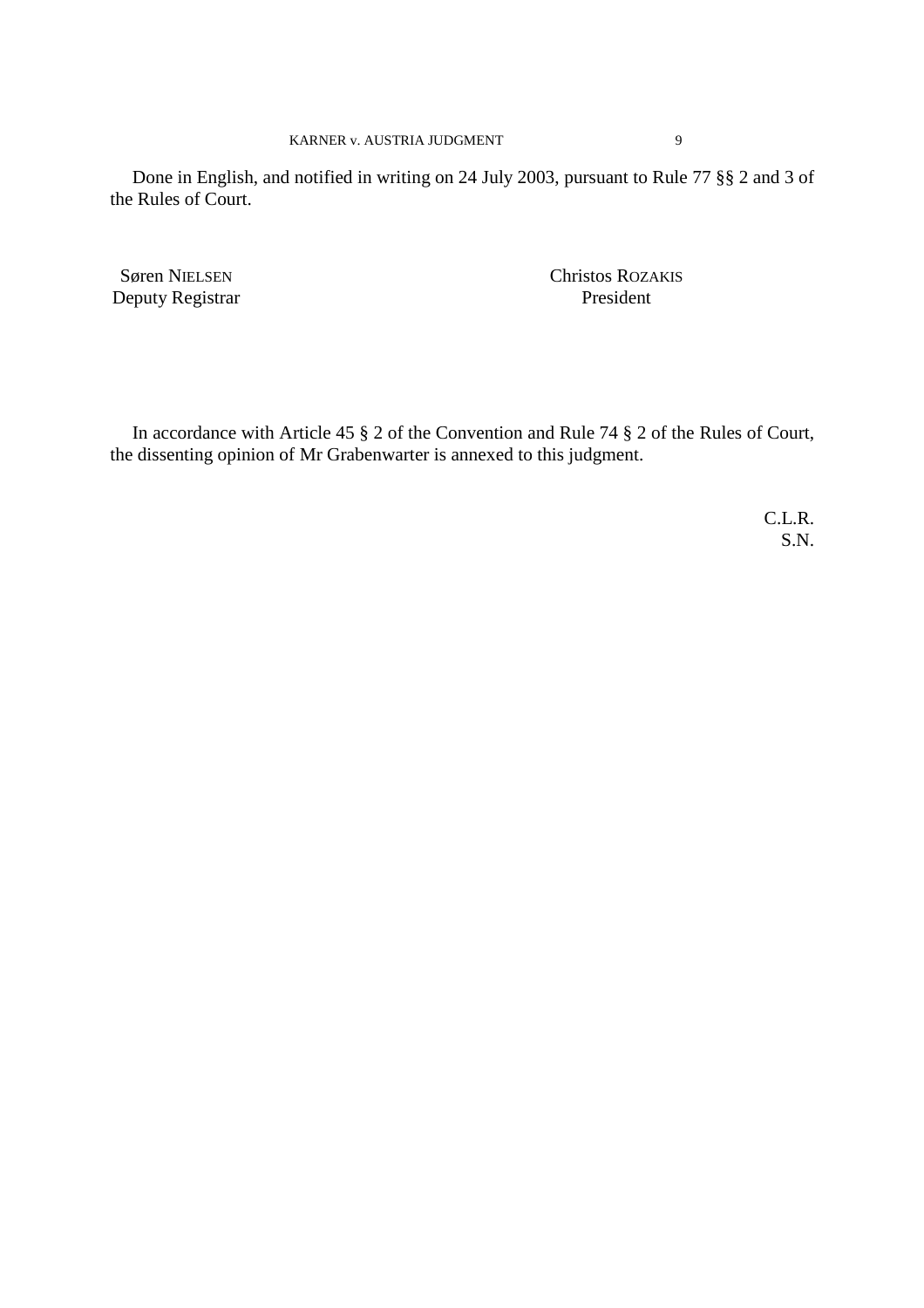## 10 KARNER v. AUSTRIA JUDGMENT DISSENTING OPINION OF JUDGE GRABENWARTER

1. I voted against the majority's decision to reject the Government's request that the application be struck out of the list of cases, for the following reasons.

The Court has decided on a number of occasions to permit a successor in title to continue Convention proceedings when an applicant has died. In the present case, however, it appears that there are no heirs, with the result that Article 37 § 1 of the Convention is in issue.

2. Under Article 37 § 1 of the Convention the Court may at any stage of the proceedings decide to strike an application out of the list of cases where the circumstances lead to the conclusion that the applicant does not intend to pursue his application. However, the Court should continue the examination of the application if respect for human rights as defined in the Convention and the Protocols thereto so requires.

I agree with the majority that discrimination against homosexuals in general, and in the field of tenancy legislation in particular, forms an important aspect of respect for human rights. This does not, however, in itself justify the continued examination of a case after the death of an applicant in proceedings under Article 34 of the Convention. The reasoning of the majority is rather short as the reference to case-law concerning the continuation of proceedings when there are heirs does not apply in this case.

At the outset, I agree with the majority that, despite the death of the applicant and the absence of a formal successor in title, the Court may in exceptional cases continue the examination of a case. I also agree that the general importance of the case may be of relevance in this respect.

3. However, I do not share the opinion that the present case is one of "general importance" for these purposes. In taking up the wording of earlier judgments in a different context, the majority suggest that it suffices if the continuation of the examination would "contribute to elucidate, safeguard and develop the standards of protection under the Convention" (see *Ireland v. the United Kingdom*, judgment of 18 January 1978, Series A no. 25, p. 62, § 154, and *Guzzardi v. Italy*, judgment of 6 November 1980, Series A no. 39, p. 31, § 86). While it is true that judgments also serve these purposes, it is not in line with the character of the Convention system (which is primarily designed to protect individuals) to continue proceedings without an applicant on the ground that this contributes to elucidating, safeguarding and developing the standards of protection under the Convention. This rather general criterion is met by the majority of the cases declared admissible, at least by those where the alleged violation is caused by domestic law or general practice and not by the practice applied in the particular case. "General importance" needs to be read in a narrower sense.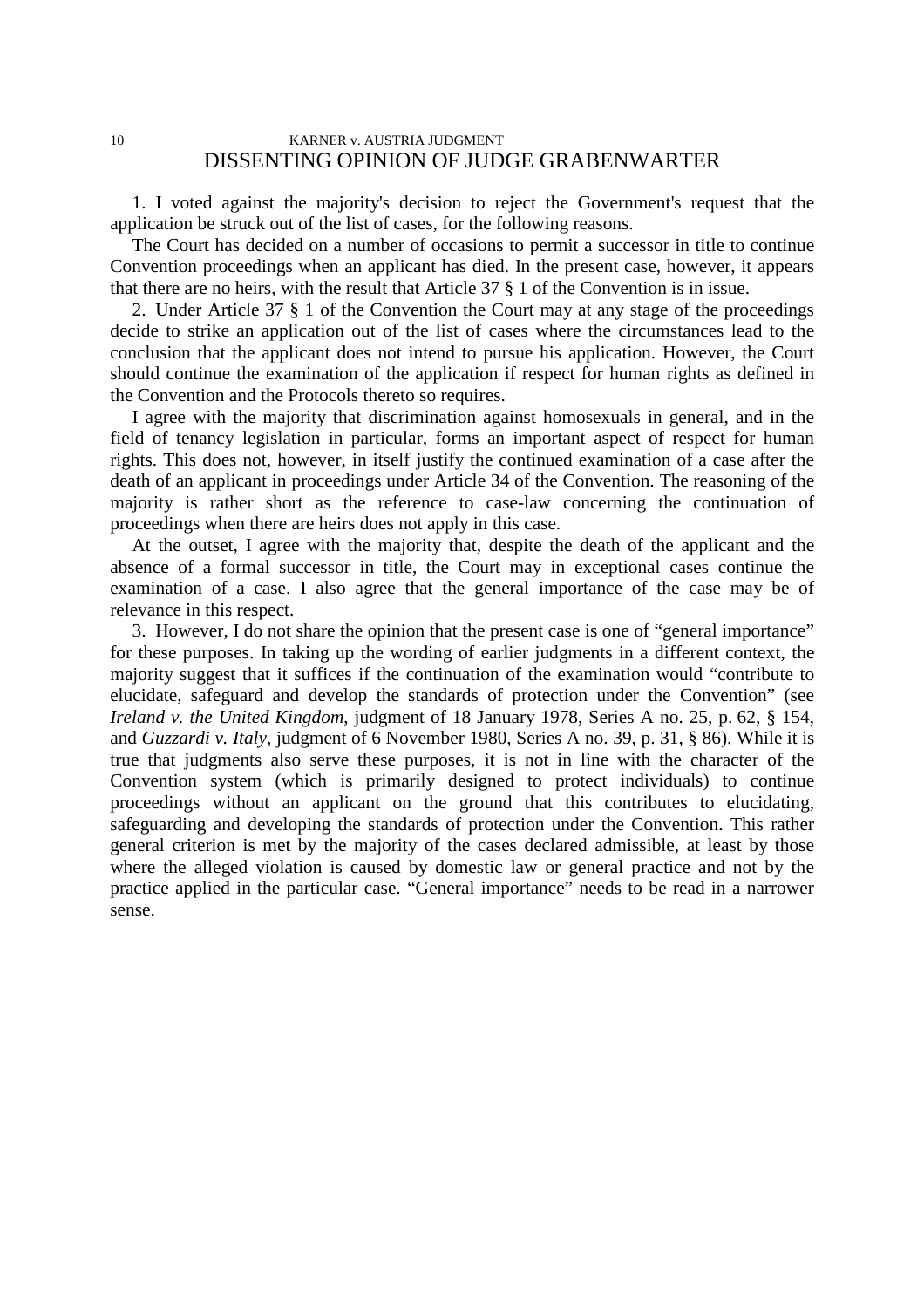#### KARNER v. AUSTRIA JUDGMENT – DISSENTING OPINION 11 OF JUDGE GRABENWARTER

The judgment gives no reason for the "general importance" of the case other than the reference to the submissions of a third party, whose intervention "highlights the general importance of the issue". The fact that third parties applied to intervene is an indication of a certain general interest in the case, but it does not mean that the case is of a general importance (see Rule 61 § 3 of the Rules of Court and Article 36 § 2 of the Convention for the criteria for third-party interventions).

In this connection, reference must be made to a recent judgment of the Fourth Section of the Court in *Sevgi Erdo*ğ*an v. Turkey* (striking out) (no. 28492/95, 29 April 2003), paragraph 38 of which reads as follows:

"In the light of the foregoing, and given the impossibility of establishing any communication with the applicant's close relatives or statutory heirs, the Court considers that her representative cannot meaningfully continue the proceedings before it (see, *mutatis mutandis*, *Ali v. Switzerland*, judgment of 5 August 1998, *Reports of Judgments and Decisions* 1998-V, pp. 2148-49, § 32). The Court would also point out that it has already had occasion to rule on the issue raised by the applicant under Article 3 in its examination of other applications against Turkey (see, among many other authorities, *Aksoy v. Turkey*, judgment of 18 December 1996, *Reports* 1996-VI; *Büyükda*ğ *v. Turkey*, no. 28340/95, 21 December 2000; and, as the most recent example, *Algür v. Turkey*, no. 32574/96, 22 October 2002). Having regard to those considerations, the Court concludes that it is no longer justified to continue the examination of the application."

*Sevgi Erdo*ğ*an* shows that, while a question of general importance may attach to, for example, cases involving gross violations of human rights (such as the execution of someone following a death sentence before this Court has given judgment), even treatment that may fall under Article 3 of the Convention does not in itself justify continuing the examination of an application. Therefore, it is hard to see why a violation of Article 14 of the Convention taken in conjunction with Article 8 should be seen differently unless there are other reasons.

It appears from *Sevgi Erdo*ğ*an* that a prior judgment on the same issue may be relevant in considering whether an application should be struck out of the list of cases under Article 37 § 1 of the Convention. The majority do not rely on that argument. If they had done so they could not have supported the continuation of the proceedings for the following reason. If the Court has not yet decided a particular issue, the question arises whether it would be difficult to bring a similar case before the Court. It follows, however, from the submissions of the applicant's lawyer that there are a number of parallel cases in Austria, especially in Vienna, that could easily be brought before the Austrian courts and hence before this Court. Against the background of the decision of the Austrian Supreme Court in this case, it may even be doubtful whether future applicants would have to introduce a remedy before that court in order to fulfil the requirements of Article 35 of the Convention. In sum, I do not think that it would be especially difficult to bring a parallel case before the European Court of Human Rights.

Both the lack of general importance of the present case and the lack of any particular difficulty in bringing a parallel case before the Court lead me to the conclusion that the present application should have been struck out of the list of cases. The European Court of Human Rights is not a constitutional court which decides on a case-by-case basis which cases it deems expedient to examine on the basis of a general criterion such as the one provided by the majority.

At any rate, the Chamber broke new ground with this decision, which is unprecedented in the case-law of the Court. It refers to a number of cases at paragraph 23 of the judgment, although not *Sevgi Erdo*ğ*an*, and then proceeds to decide this case differently. In my view, this is a clear case in which Article 30 of the Convention applies: the judgment has a "result inconsistent with a judgment previously delivered by the Court". It also raises a serious